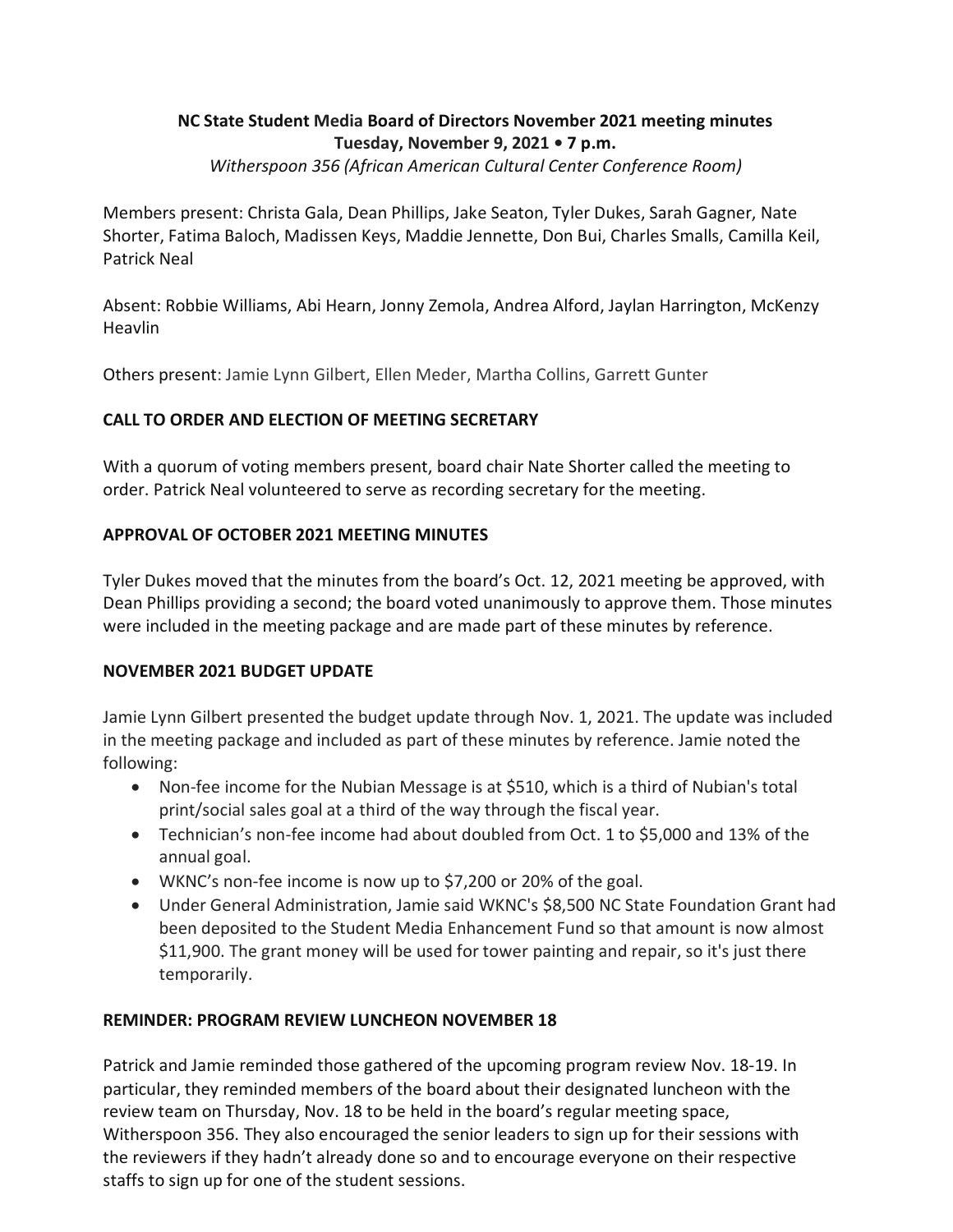#### **FOLLOW-UP: STUDENT MEDIA ENHANCEMENT FUND VS. STUDENT FEE SPENDING RULES**

In a follow-up to the board's October discussion of how money from the Student Media Enhancement Fund could be spent as compared to fee funds, Patrick presented a set of guidelines and other information he received from the DASA Business Office. (That information was included in the meeting package and is made part of these minutes by reference.)

Patrick noted that when the fund was originally established, the justification language for spending was left exceptionally broad – "Funds should be used to support the Student Media program" – so there were relatively few restrictions on the money. He contrasted this with the Technician Century Fund endowment, whose proceeds can only be used for travel and other professional development activities.

# **UPDATE: OUTDOOR ADVERTISING SALES ROLLOUT**

 sales was going. (Zanna's one-page summary of sales as of Nov. 8, 2021 is included as part of Zanna Swann gave the board an update on how the first full semester of outdoor advertising these minutes.)

 billed to date for the outdoor panels and an additional \$2,790 for one indoor rack panel sold By any measure, Zanna said, kiosk sales were exceeding first-year expectations, with \$16,475 to a local apartment complex.

 for less than six months into the rollout year. Patrick noted that those proceeds were already twice what had been budgeted for the firstyear rollout (\$9,000) and that the units, which cost about \$15,000 to build, were already paid

 assured her that all proceeds from the initiative would ultimately be divided as originally In response to a question from Ellen Meder, Patrick noted that these were billed amounts and thus were not yet reflected in the budgets of either Technician or Nubian Message. He conceived: one third to the Nubian, one third to Technician and one third to General Administration.

#### **HALLOWEEN VANDALISM INCIDENTS**

 Patrick said two of the outdoor kiosks had been vandalized some time over Homecoming a.m. and called it in, whereupon he learned from campus police that it had been already meeting package and is made part of these minutes by reference.) weekend, and that Technician EIC Jaylan Harrington had alerted him to the damaged kiosk at Witherspoon via text early Halloween morning. Patrick said he went to campus at about 6 been reported at about 3 a.m. (The incident report filed in the case was included with the

 he and the Facilities technician were together able to repair the damaged door at The following day, Patrick said he inspected the other kiosks and found that someone had pushed in the top door of the Pullen/Harris Hall kiosk, rendering it inoperable. That same day, he said Facilities came to pick up the damaged box at Witherspoon to deliver for repairs;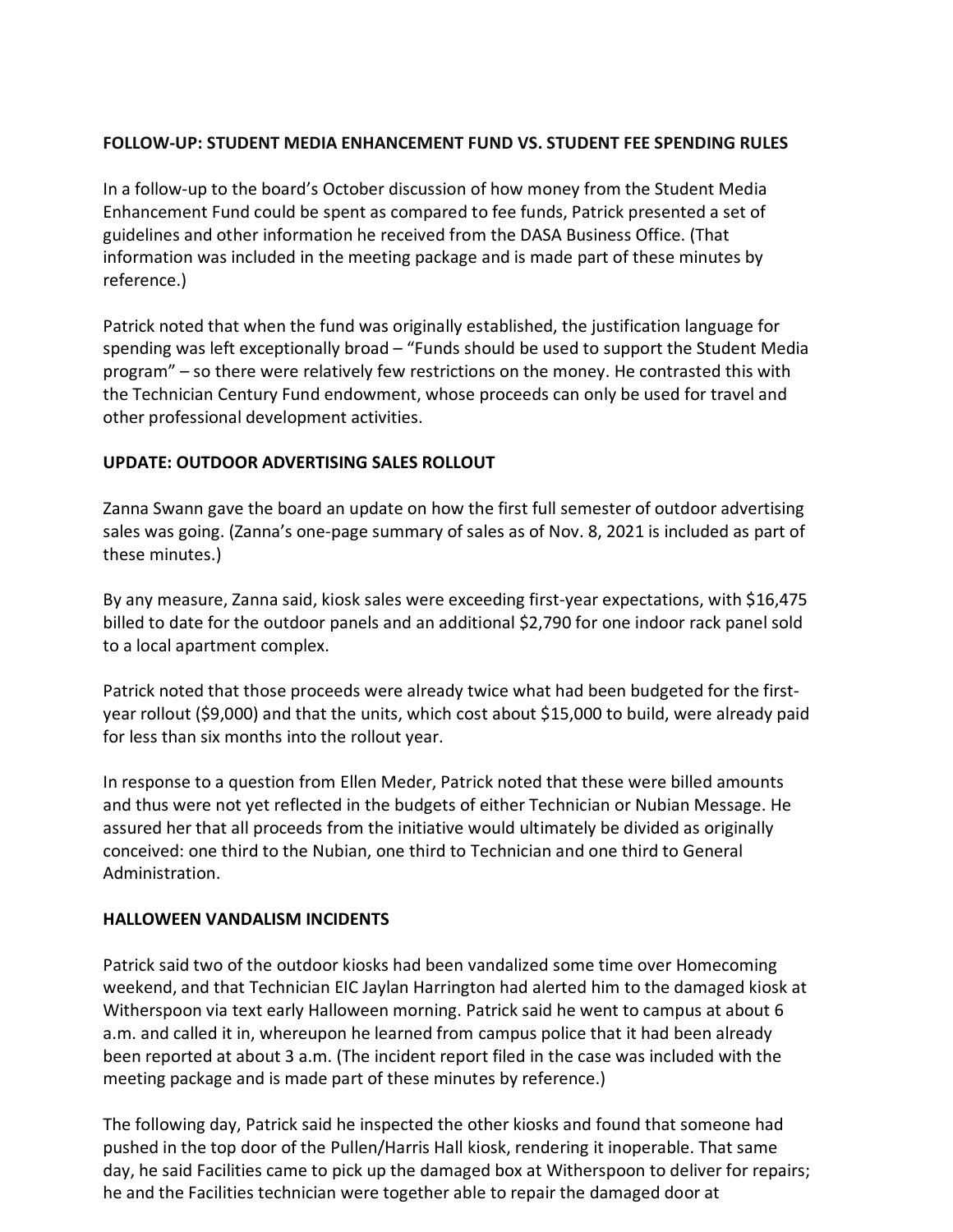#### Harris/Pullen without taking it offline.

 On Tuesday, Nov. 9 (the same day of the board meeting), Patrick said he learned that the damage to the Witherspoon kiosk was much worse than it originally appeared, and that repairs would take several weeks. He said the staff at the Biological and Agricultural Engineering Shop planned to reinforce the inside of the box in such a way as to make subsequent structural damage much less likely in the future. Patrick said the cost of the repairs was not yet known but that he did not expect it to be inexpensive, as the kiosks were all custom made for Student Media.

 With all of that in mind, Patrick said he'd conferred with both editors-in-chief and that they were willing to run full-page ads in that week's edition of both papers offering a \$500 reward for information leading to the identification of whoever was responsible for the damage. (A draft copy of the proposed advertisement is included as part of these minutes.) To that end, he asked the board to authorize the payment of that amount from the Student Media Enhancement Fund if anyone did come forward and identify the vandal(s).

A brief discussion followed. Tyler noted that running the advertisement might have the opposite of its intended effect and lead to additional vandalism. He also said the inclusion of the photo with the advertisement might provide fuel for mean-spirited memes and did not really show the true extent of the damage in any case. Finally, he said he didn't want either editor to feel unduly pressured to run the ad.

 Patrick responded that while it was possible that the ad might incite future vandalism, he felt ad and re-submit it to the editors. With regard to undue pressure on the editors, Patrick said both editors had seemed enthusiastic about running the ads and that he wouldn't have brought it to the board if either had expressed any misgivings. Even so, he assured Tyler that the newspapers should respond in some way, if only to show the vandal(s) that Student Media was taking it seriously. He agreed about the photo and said he'd remove it from the immediately after the meeting he would go see both editors (who were both in production and thus absent from the board meeting), relay the points raised in the discussion, and give them both another opportunity to decide whether they still wished to run the ads.

In the end, the board did authorize the expenditure of \$500 from the Student Media Enhancement Fund if anyone did in fact come forward and provide information leading to the identification of the person or people responsible for damaging the boxes. Dean made the motion, Christa Gala seconded it, and the board voted unanimously to approve it.

#### **SAFETY NOTES**

 light of several high-profile Wolf Alert safety notices sent out by the university in the days prior to the meeting (including one theft incident that reportedly occurred right outside Patrick spoke to the senior leaders about keeping their respective staffs safe, especially in Witherspoon). Patrick said he worried about the staff because they were often in the building after hours and often carried expensive camera gear in and out of the building. He also said that the card access units on all the main entrances were useless as protection when staff members either left doors open or intentionally propped them open to circumvent the card system. To mitigate that problem, he said he'd requested that a self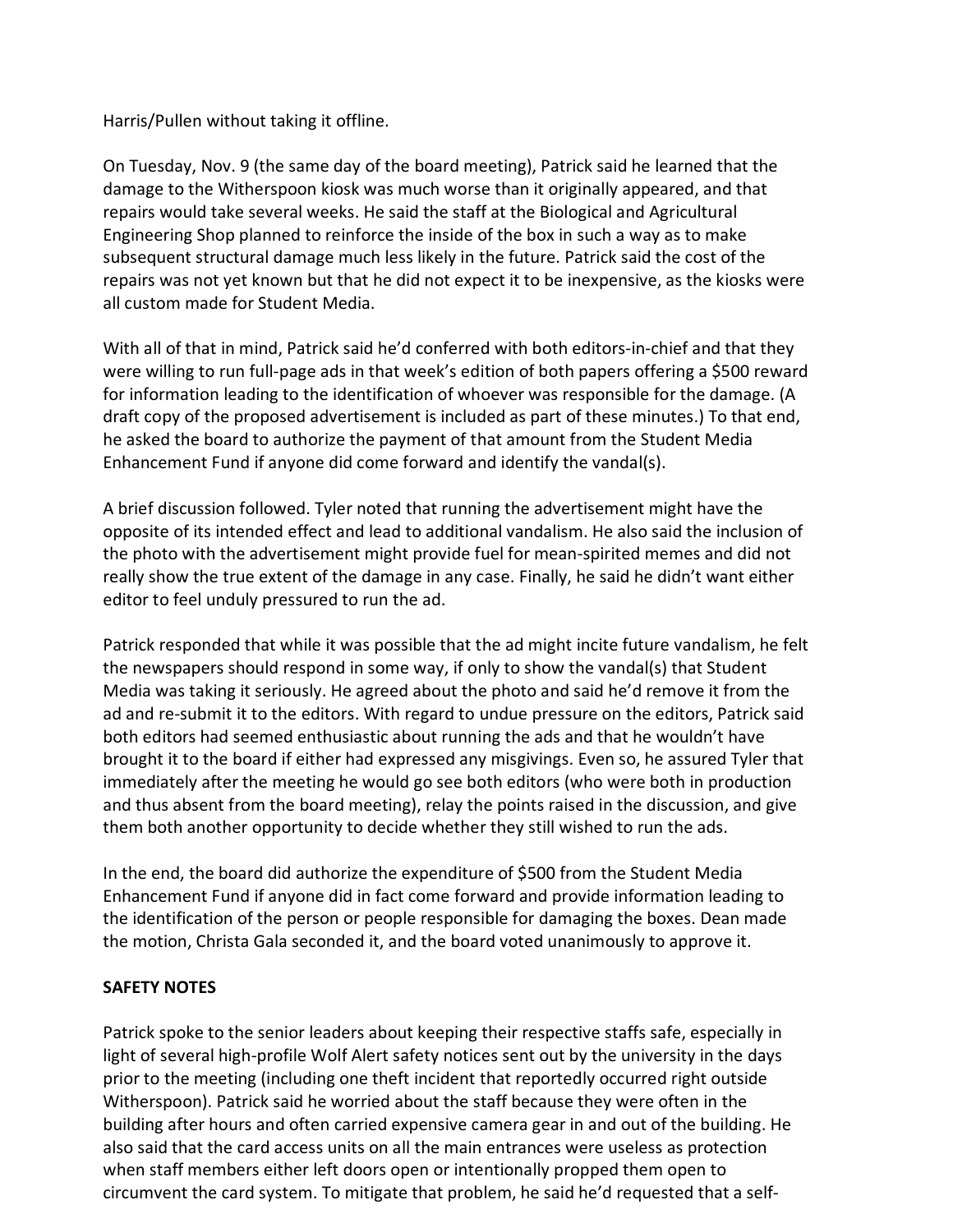closing door mechanism be installed on the Nubian Message/Agromeck entrance to the print suite. He apologized for the inconvenience but said it should solve the chronic door-left-open problem at that particular entrance. Otherwise Patrick reiterated a list of common-sense safety tips: keeping the suite doors closed at all times after hours, avoidance of solitary travel where possible, not letting people without card access into the building after hours, etc.

# **REPORT ADDENDA**

November 2021 board reports were included with the meeting package and are made part of these minutes by reference. Other items including the following:

- Don Bui said that signups for fall senior portraits were going so well that Agromeck had arranged for an additional week of portraits after the first 300 spots were taken. He encouraged all seniors present at the meeting to sign up for portrait sessions noting that in doing so they'd receive a \$10 discount off their yearbook purchases.
- Charles Smalls said he had almost finished assembling the spring staff for Roundabout and that he was working with Martha to get their paperwork completed and processed.
- • Camilla Keil said the priority deadline for submissions to the 2022 edition of Windhover was Nov. 23, and that the final submission deadline was scheduled for Dec. 17.

# **ADJOURN**

Dean moved to adjourn the meeting, with Christa seconding the motion. The meeting was adjourned at 7:49 p.m.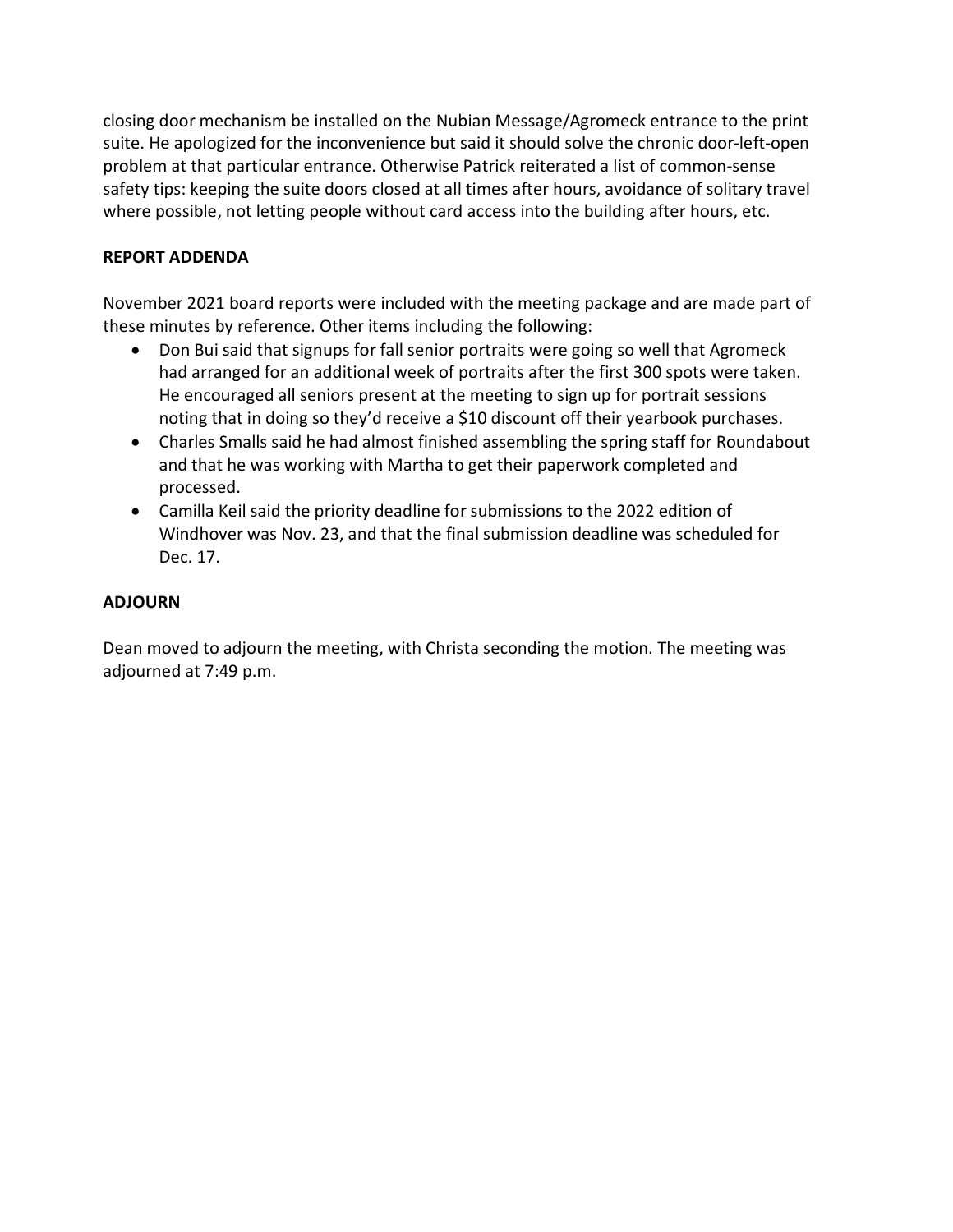# **Kiosk Report**

# As of 11/08/2021

Outdoor

| Client                                   | Panels | Months | Net Amount (minus any<br>discounts) |
|------------------------------------------|--------|--------|-------------------------------------|
| NC by Train                              |        |        | 7,560                               |
| Spectrum                                 |        |        | 4,680                               |
| Hillsborough Street Community<br>Service |        |        | 1,785                               |
| Pack Recovery                            |        |        | 1,250                               |
| OIED                                     |        |        | \$1,200                             |
| <b>TOTAL</b>                             |        |        | \$16,475                            |

Indoor

| Client                   | Panels | Months | Net Amount (minus any<br>discounts) |
|--------------------------|--------|--------|-------------------------------------|
| <b>Valentine Commons</b> |        |        | 2,790                               |
| <b>TOTAL</b>             |        |        | 790                                 |